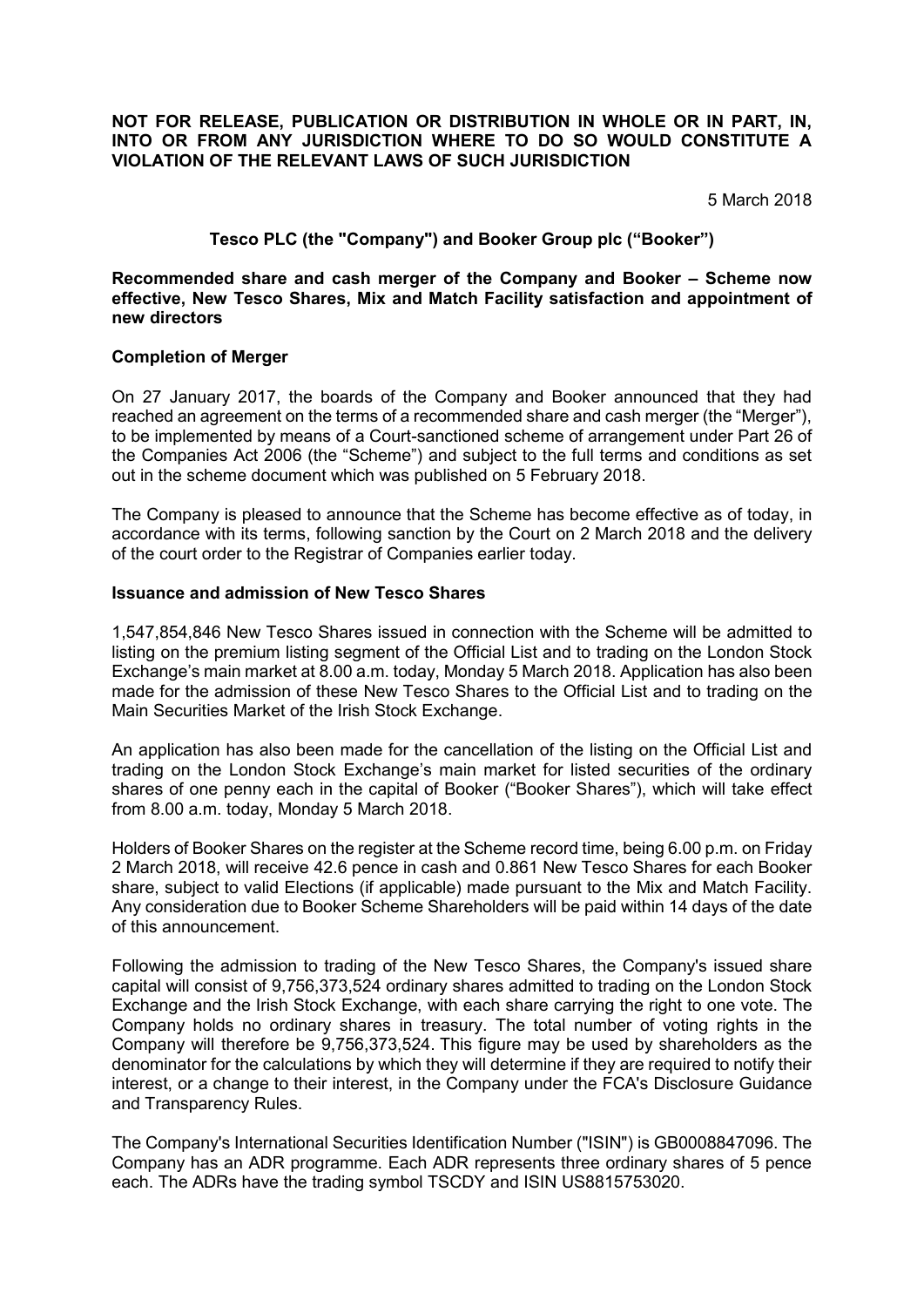### **Results of the Mix and Match Facility**

Valid Share Elections (as defined in the Scheme Document) in respect of 794,666,641 Booker Scheme Shares, representing approximately 44.20 per cent. of the aggregate number of Booker Scheme Shares, and valid Cash Elections in respect of 130,715,154 Booker Scheme Shares, representing approximately 7.27 per cent. of the aggregate number of Booker Scheme Shares, were made by Booker Scheme Shareholders. The ability to satisfy Cash Elections and Share Elections (in each case as defined in the Scheme Document) was dependent upon other Booker Scheme Shareholders making equal and opposite elections.

Booker Scheme Shareholders who made valid Share Elections have had such elections scaled down on a pro rata basis by approximately 31.41 per cent. so that 68.59 per cent. of a valid Share Election has been satisfied in full. In respect of the Booker Scheme Shares for which a valid Share Election has been made and which has been satisfied, Booker Scheme Shareholders will receive 1.07 New Tesco Shares per Booker Scheme Share. In respect of the Booker Scheme Shares for which a valid Share Election has been made and which has not been satisfied due to the scale down, Booker Scheme Shareholders will receive the default consideration, which is 0.861 of a New Tesco Share and 42.6 pence in cash, per Booker Scheme Share.

Booker Scheme Shareholders who made valid Cash Elections have had such elections satisfied in full. In respect of Booker Scheme Shares for which a valid Cash Election has been made, Booker Scheme Shareholders will receive 220.22 pence per Booker Scheme Share.

Booker Scheme Shareholders who did not make valid Cash Elections or Share Elections have not participated in the Mix and Match Facility. In respect of Booker Scheme Shares for which no valid Cash Election or Share Election has been made, Booker Scheme Shareholders will receive the default consideration, which is 0.861 of a New Tesco Share and 42.6 pence in cash, per Booker Scheme Share.

Full details of the Merger and Mix and Match Facility are set out in the Scheme Document.

Charles Wilson's election to receive additional New Tesco Shares in respect of his entire holding of Booker Shares has been scaled down under the Mix and Match Facility on the same basis as other Booker Shareholders. The effect of this is that Charles Wilson has rolled over approximately 94 per cent. of his Booker Shares into New Tesco Shares as a result of the scaling back under the Mix and Match Facility, and will receive part of his consideration in cash pursuant to the terms of the Merger. Charles Wilson has given an irrevocable dealing instruction to his broker to purchase Tesco Shares in the market in an aggregate amount equal to those cash proceeds after deducting an amount to cover applicable taxes. Charles Wilson has confirmed that he intends to hold these further Tesco Shares, together with the New Tesco Shares that he receives pursuant to the Merger, for five years from today on, and subject to, the terms set out in the Lock-up Agreement, subject to certain customary carveouts.

#### **Appointment of new directors to the Tesco Board**

As announced on 5 February 2018, Charles Wilson has been appointed as CEO of Tesco's retail and wholesale operations in the UK & ROI with effect as of today, 5 March 2018. The Company is also pleased to announce, with effect as of today, that Stewart Gilliland (the Chairman of Booker) has been appointed to the Tesco board as a non-executive director. Stewart Gilliland resigned as chairman and a non-executive director of Booker on 5 March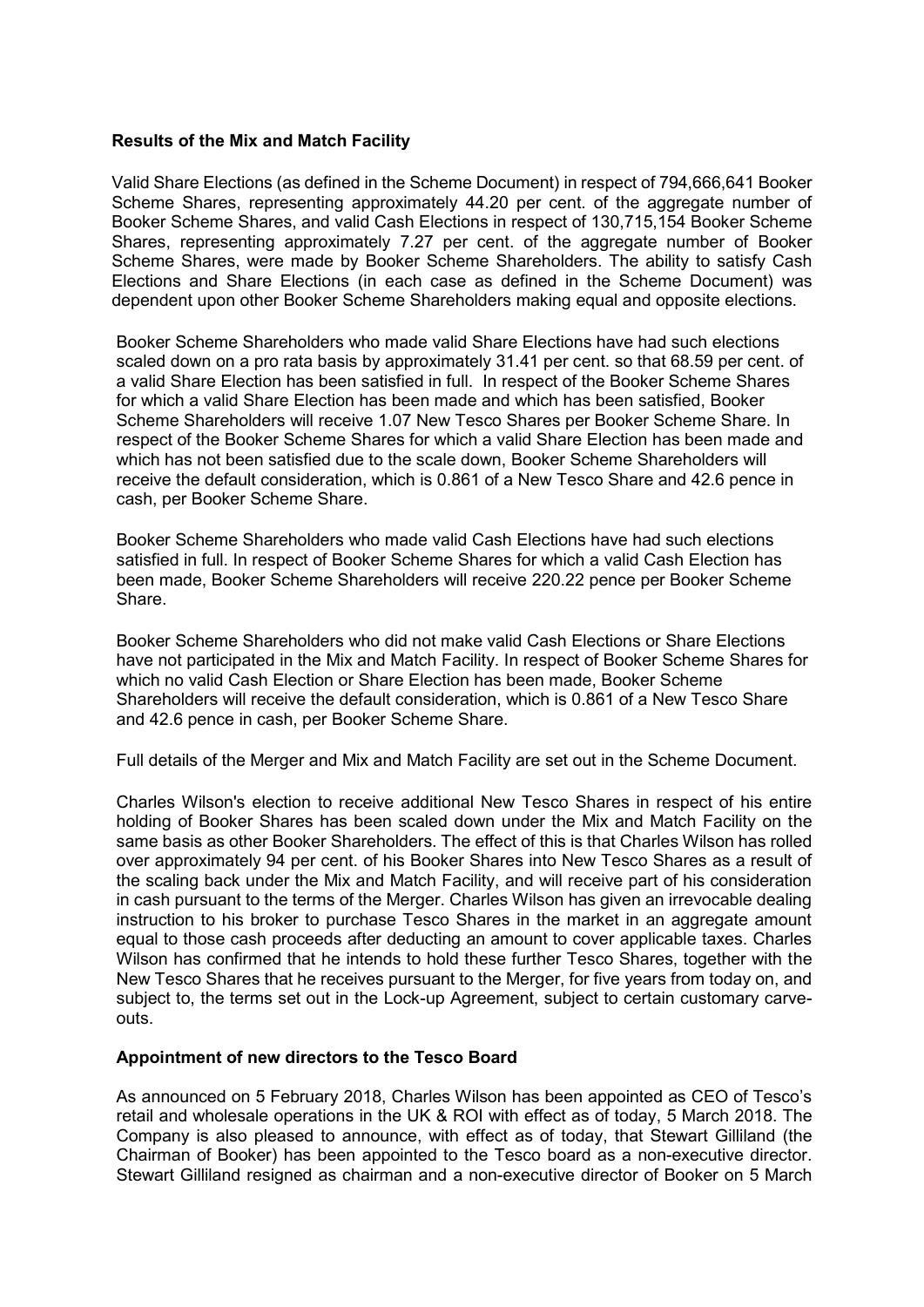2018. Biographical details for each of these new directors and details of their other appointments are included in the prospectus which was published on 5 February 2018 (the "Prospectus"). Other than as stated in the Prospectus, there are no additional matters that would require disclosure pursuant to Listing Rule 9.6.13R.

Unless otherwise defined, all capitalised terms in this Announcement have the same meaning as those contained in the Prospectus.

# **Enquiries:**

### **Tesco**

| <b>Investor Relations:</b>                             | Chris Griffith | +44 (0)1707 912 900                                                     |
|--------------------------------------------------------|----------------|-------------------------------------------------------------------------|
| Media:                                                 | Jane Lawrie    | +44 (0) 1707 918 701                                                    |
| <b>Greenhill</b> (lead financial adviser to Tesco)     |                |                                                                         |
| David Wyles                                            |                | +44(0) 207 198 7400                                                     |
| <b>Charles Gournay</b>                                 |                |                                                                         |
|                                                        |                | Barclays (financial adviser, corporate broker and sponsor to Tesco)     |
| Alisdair Gayne                                         |                | +44(0) 207 623 2323                                                     |
| Nicola Tennent                                         |                |                                                                         |
| Citi (financial adviser and corporate broker to Tesco) |                |                                                                         |
| <b>Andrew Seaton</b>                                   |                | +44(0) 207 500 5000                                                     |
| <b>Ed McBride</b>                                      |                |                                                                         |
| Teneo Blue Rubicon (public relations adviser to Tesco) |                |                                                                         |
| <b>Philip Gawith</b>                                   |                | +44(0) 207 420 3143                                                     |
| <b>Booker</b>                                          |                |                                                                         |
| <b>Charles Wilson</b>                                  |                | +44(0) 193 337 1148                                                     |
| Jonathan Prentis                                       |                |                                                                         |
|                                                        |                | J.P. Morgan Cazenove (financial adviser and corporate broker to Booker) |
| Toby Radford / Behzad Arbabzadah                       |                | +44(0) 207 742 6000                                                     |
| Dwayne Lysaght / Adam Laursen                          |                |                                                                         |
| <b>Investec</b> (corporate broker to Booker)           |                |                                                                         |
| Keith Anderson / Henry Reast                           |                | +44 (0) 207 597 4000                                                    |
| Tulchan (public relations adviser to Booker)           |                |                                                                         |
| Susanna Voyle/ Jess Reid                               |                | +44(0) 207 353 4200                                                     |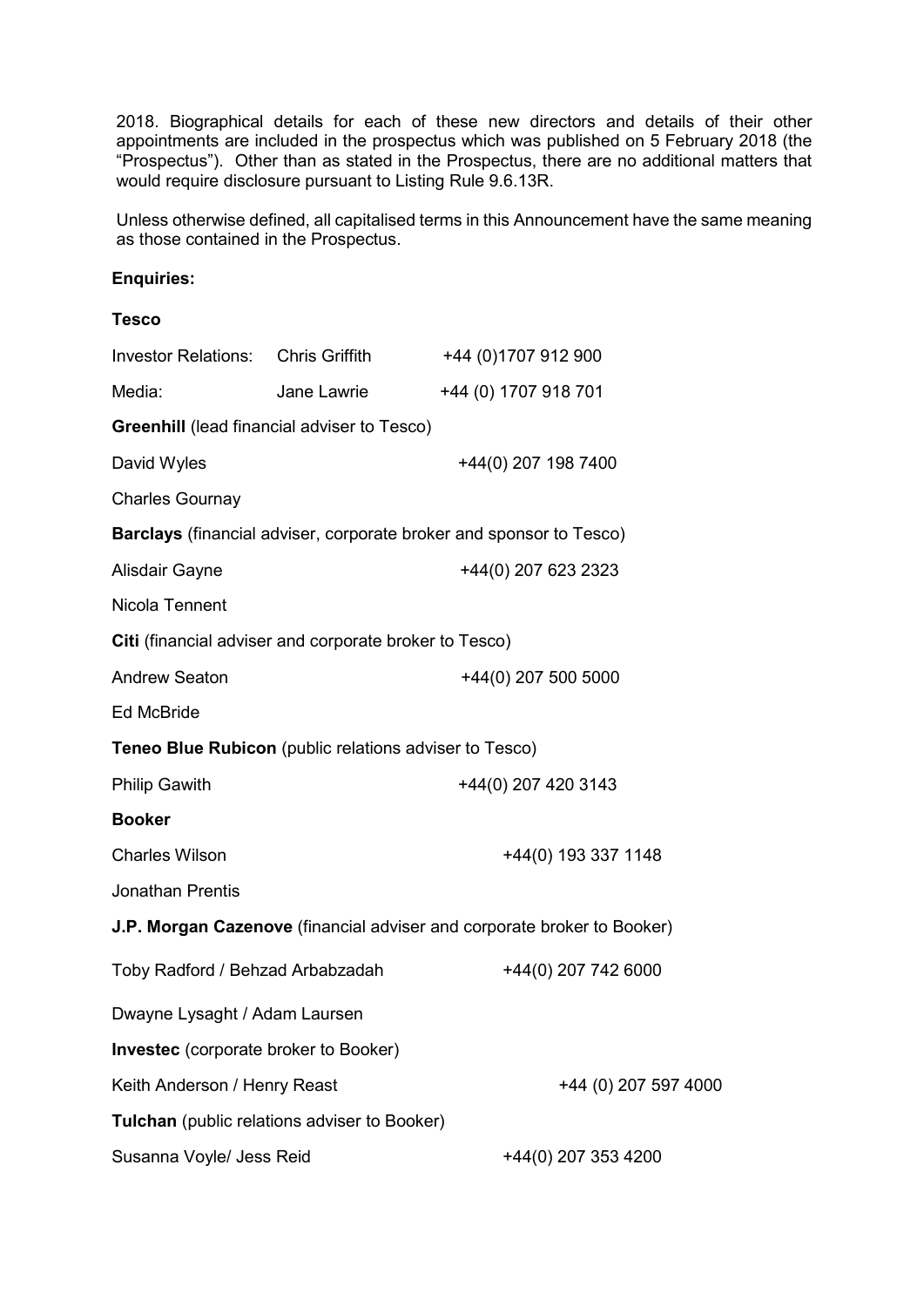Freshfields Bruckhaus Deringer LLP are retained as legal advisers for Tesco.

Clifford Chance LLP are retained as legal advisers for Booker.

### **Important Notices**

This Announcement is for information purposes only and does not constitute or form part of any offer to sell or subscribe for or any invitation to purchase or subscribe for any securities of the solicitation of any vote or approval in any jurisdiction pursuant to the Merger. It does not constitute a prospectus or prospectus equivalent document.

Certain figures included in this Announcement have been subjected to rounding adjustments.

## **Overseas Jurisdictions**

The release, publication or distribution of this Announcement in or into jurisdictions other than the UK may be restricted by law and therefore any persons who are subject to the law of any jurisdiction other than the UK should inform themselves about, and observe, any applicable legal or regulatory requirements. Any failure to comply with the applicable restrictions may constitute a violation of the securities laws of any such jurisdiction. To the fullest extent permitted by applicable law, the companies and persons involved in the Merger disclaim any responsibility or liability for the violation of such restrictions by any person. This Announcement has been prepared for the purpose of complying with English law and the Code and the information disclosed may not be the same as that which would have been disclosed if this Announcement had been prepared in accordance with the laws of jurisdictions outside of England and Wales. Unless otherwise determined by Tesco or required by the Code, and permitted by applicable law and regulation, the Merger will not be made available directly or indirectly, in, into or from a Restricted Jurisdiction where to do so would violate the laws in that jurisdiction and no person may vote in favour of the Merger by any such use, means, instrumentality or form within a Restricted Jurisdiction or any other jurisdiction if to do so would constitute a violation of the laws of that jurisdiction.

Copies of this Announcement and any formal documentation relating to the Merger will not be and must not be, directly or indirectly, mailed or otherwise forwarded, distributed or sent in, into or from any Restricted Jurisdiction or any jurisdiction where to do so would violate the laws of that jurisdiction and persons receiving such documents (including custodians, nominees and trustees) must not mail or otherwise forward, distribute or send them in or into or from any Restricted Jurisdiction. Doing so may render invalid any related purported vote in respect of the Merger.

The availability of New Tesco Shares under the Merger to Booker Shareholders who are not resident in the United Kingdom or the ability of those persons to hold such shares may be affected by the laws or regulatory requirements of the relevant jurisdictions in which they are resident. Persons who are not resident in the United Kingdom should inform themselves of, and observe, any applicable legal or regulatory requirements.

Further details in relation to Overseas Shareholders are contained in the Scheme Document.

## **Additional Information for US Investors**

The Merger is being made to acquire the securities of an English company by means of a scheme of arrangement provided for under English law. A transaction effected by means of a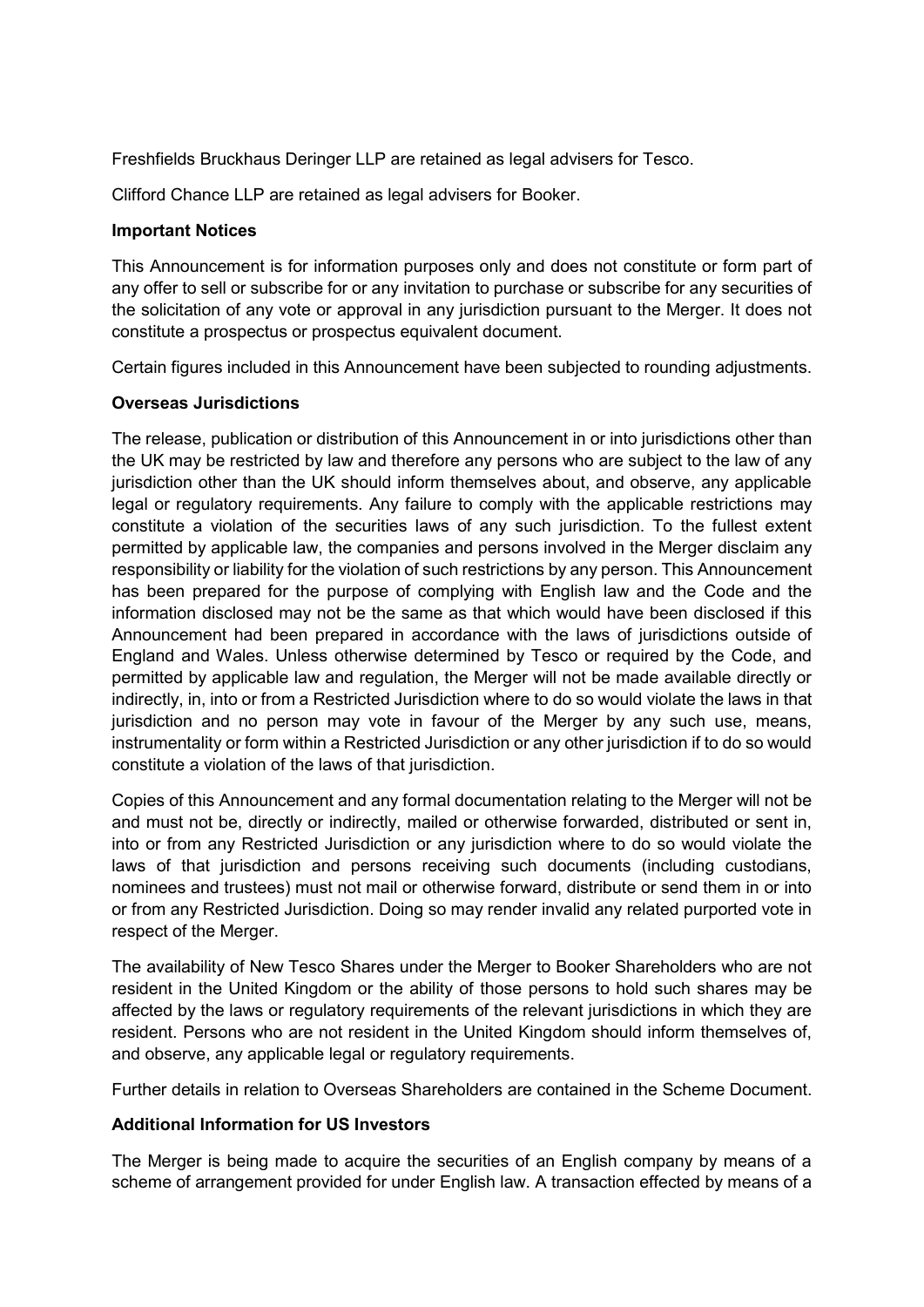scheme of arrangement is not subject to the tender offer rules under the US Exchange Act and is exempt from the registration requirements under the US Securities Act. Accordingly, the Scheme will be subject to disclosure requirements and practices applicable in the UK to schemes of arrangement, which are different from the disclosure and other requirements of the US tender offer and securities laws. The financial information included in this Announcement and the Scheme documentation has been or will have been prepared in accordance with International Financial Reporting Standards and thus may not be comparable to financial information of US companies or companies whose financial statements are prepared in accordance with generally accepted accounting principles in the US.

The receipt of consideration pursuant to the Merger by a US holder for the transfer of its Booker Scheme Shares pursuant to the Scheme may be a taxable transaction for United States federal income tax purposes and under applicable United States state and local, as well as foreign and other, tax laws. Each Booker Shareholder is urged to consult his independent professional adviser immediately regarding the tax consequences of the Merger applicable to him.

It may be difficult for US holders of shares to enforce their rights and any claims they may have arising under US federal securities laws in connection with the Merger, since Tesco and Booker are each organised under the laws of a country other than the US, some or all of their officers and directors may be residents of countries other than the US and most of the assets of Tesco and Booker are located outside of the US. US holders may not be able to sue a non-US company or its officers or directors in a non-US court for violations of US securities laws. Further, it may be difficult to compel a non-US company and its affiliates to subject themselves to a US court's jurisdiction or judgement.

The Merger has been carried out under a scheme of arrangement provided for under English company law. Any Tesco Shares issued pursuant to the Scheme to Booker Shareholders are issued in reliance upon the exemption from the registration requirements of the US Securities Act, provided by Section 3(a)(10) thereof.

Securities issued pursuant to the Scheme will not be registered under any US state securities laws and may only be issued to persons resident in a state pursuant to an exemption from the registration requirements of the securities laws of such state.

For the purpose of qualifying for the exemption provided by Section 3(a)(10) of the US Securities Act, Booker advised the Court that its sanctioning of the Scheme will be relied on by Tesco as an approval of the Scheme.

Investors are urged to read any documents related to the Merger filed, furnished or to be filed or furnished with the SEC because they will contain important information regarding the Merger and any related offer of securities. Such documents will be available free of charge at the SEC's website at [www.sec.gov](http://www.sec.gov/) and Tesco's website at www.tescoplc.com and Booker's website at [www.bookergroup.com/investor-centre.](http://www.bookergroup.com/investor-centre)

## **Important Notices Relating to Financial Advisers**

Greenhill, which is authorised and regulated in the UK by the FCA, is acting exclusively for Tesco and no one else in connection with the Merger and will not be responsible to anyone other than Tesco for providing the protections afforded to clients of Greenhill nor for providing advice in relation to the Merger or any other matters referred to in this Announcement. Neither Greenhill nor any of its affiliates owes or accepts any duty, liability or responsibility whatsoever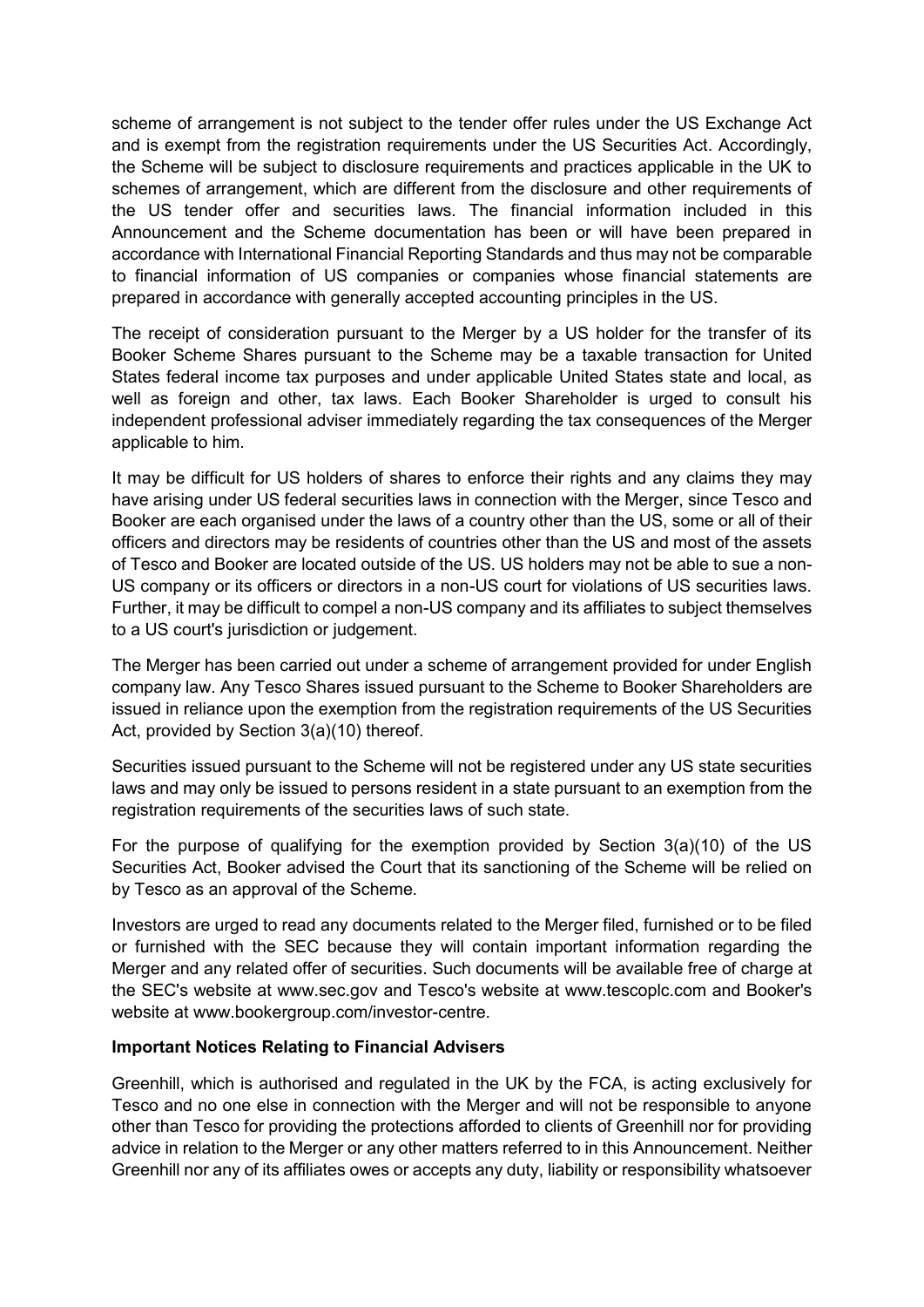(whether direct or indirect, whether in contract, tort or, under statute or otherwise) to any person who is not a client of Greenhill in connection with this Announcement, any statement contained herein, the Merger or otherwise.

Barclays, which is authorised by the PRA and regulated by the FCA and the PRA in the UK, is acting exclusively for Tesco and no one else in connection with the Merger and will not be responsible to anyone other than Tesco for providing the protections afforded to clients of Barclays nor for providing advice in relation to the Merger or any other matters referred to in this Announcement.

Citi, which is authorised by the PRA and regulated by the PRA and the FCA, is acting exclusively for Tesco and no one else in connection with the Merger and will not be responsible to anyone other than Tesco for providing the protections afforded to its clients for providing advice in relation to the Merger or in relation to the contents of this Announcement or any transaction or any other matters referred to herein.

## **Forward-looking statements**

This Announcement (including information incorporated by reference into this Announcement), oral statements made regarding the Merger, and other information published by Tesco and Booker contain statements which are, or may be deemed to be, "forward-looking statements" with respect to the financial condition, results of operations and businesses of Booker and Tesco and the Booker Group and the Tesco Group, and certain plans and objectives of Booker and Tesco with respect to the Combined Group. All statements other than statements of historical fact are forward-looking statements. Forward-looking statements are prospective in nature and are not based on historical facts, but rather on current expectations and projections of the management of Tesco and Booker about future events, and are therefore subject to risks and uncertainties which could cause actual results to differ materially from the future results expressed or implied by the forward-looking statements. The forward-looking statements contained in this Announcement include statements relating to the expected effects of the Merger on Tesco and Booker, the expected timing and scope of the Merger and other statements other than historical facts. Often, but not always, forward-looking statements can be identified by the use of forward-looking words such as "plans", "expects", "does not expect", "is expected", "is subject to", "budget", "scheduled", "estimates", "forecasts", "intends", "anticipates", "does not anticipate", "believes", or variations of such words and phrases or statements that certain actions, events or results "may", "could", "should", "would", "might" or "will" be taken, occur or be achieved. Although Tesco and Booker believe that the expectations reflected in such forward-looking statements are reasonable, Tesco and Booker can give no assurance that such expectations will prove to be correct. By their nature, forward-looking statements involve risk and uncertainty because they relate to events and depend on circumstances that will occur in the future. There are a number of factors that could cause actual results and developments to differ materially from those expressed or implied by such forward-looking statements. Neither Tesco nor Booker, nor any of their respective associates or directors, officers or advisers, provides any representation, assurance or guarantee that the occurrence of the events expressed or implied in any forwardlooking statements in this Announcement will actually occur. You are cautioned not to place undue reliance on these forward-looking statements. Each forward looking statement speaks only as of the date of this Announcement. None of Booker, the Booker Group, Tesco or the Tesco Group undertakes any obligation to publicly update or revise any forward-looking statements, whether as a result of new information, future events or otherwise.